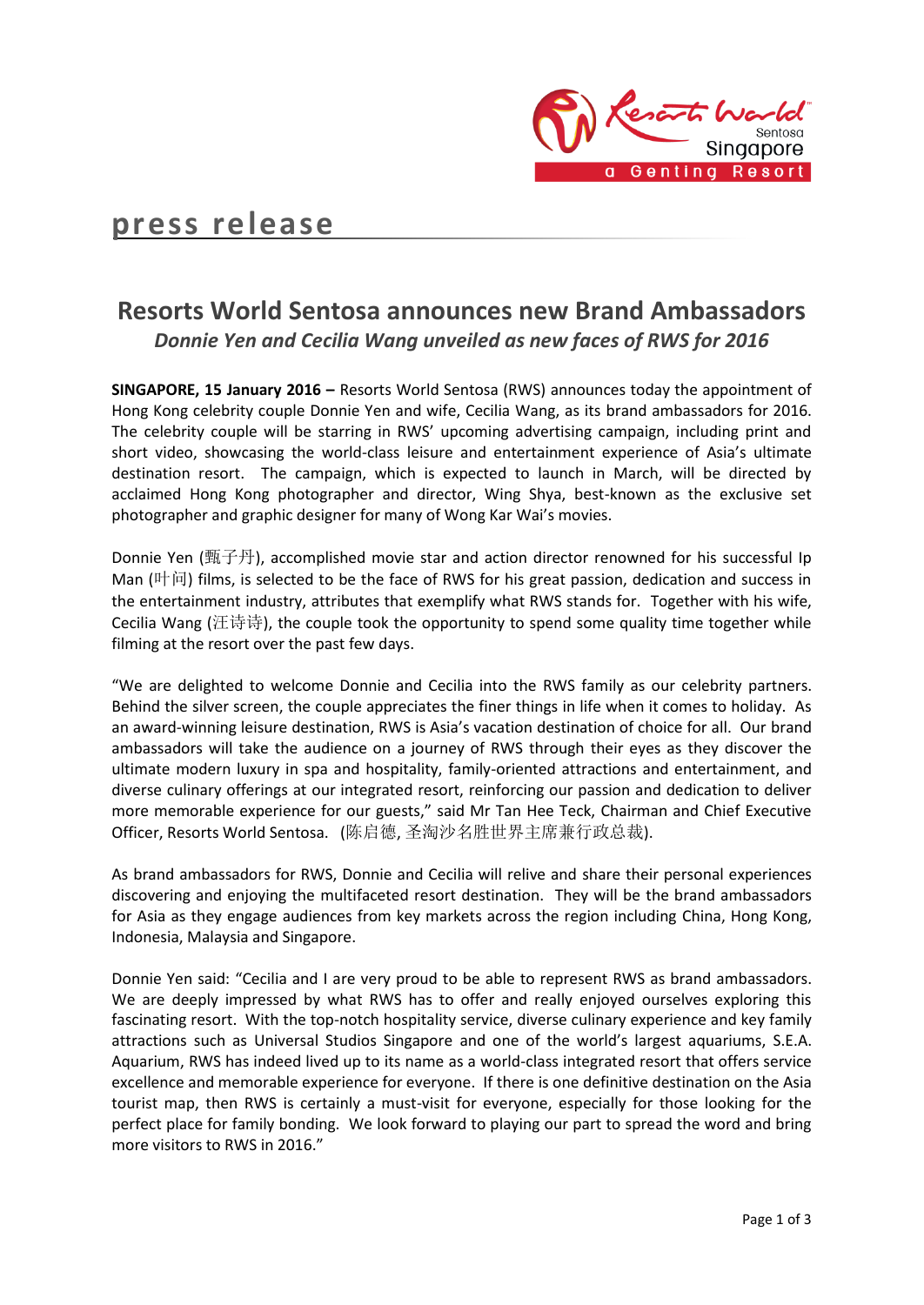### **ABOUT RESORTS WORLD SENTOSA**

Resorts World Sentosa (RWS), Asia's ultimate destination resort, is located on Singapore's resort island of Sentosa. Spanning 49 hectares, RWS is home to key attractions including the region's firstand-only Universal Studios theme park, S.E.A. Aquarium (one of the world's largest aquariums), Adventure Cove Waterpark and Dolphin Island. Other attractions include a Maritime Experiential Museum, an award-winning destination spa, a casino, six unique hotels, the Resorts World Convention Centre, celebrity chef restaurants, and specialty retail outlets. The resort also offers world-class entertainment, from original resident productions to concerts and public shows such as the Crane Dance and the Lake of Dreams. RWS has been named "Best Integrated Resort" since 2011 for five consecutive years at the TTG Travel Awards which recognises the best of Asia-Pacific's travel industry.

RWS is wholly owned by Genting Singapore, a company of the Genting Group. For more information, please visit [www.rwsentosa.com.](http://www.rwsentosa.com/)

1 / ResortsWorldatSentosa & **@** @ rwsentosa #RWS5 [www.rwsentosablog.com](http://www.rwsentosablog.com/)

# **MEDIA CONTACTS**

### **Resorts World Sentosa**

Chua Loo Lin Tel: +65 6577 9896 Mobile: +65 9851 4175 Email: [loolin.chua@rwsentosa.com](mailto:loolin.chua@rwsentosa.com) **Ogilvy Public Relations (for Resorts World Sentosa)** Romona Loh / Hazlyn Aidzil Tel: +65 6213 7851 / +65 6213 7903 Mobile: +65 9660 8669/ +65 9383 3239 Email: [romona.loh@ogilvy.com](mailto:romona.loh@ogilvy.com) [/ hazlyn.aidzil@ogilvy.com](mailto:hazlyn.aidzil@ogilvy.com)